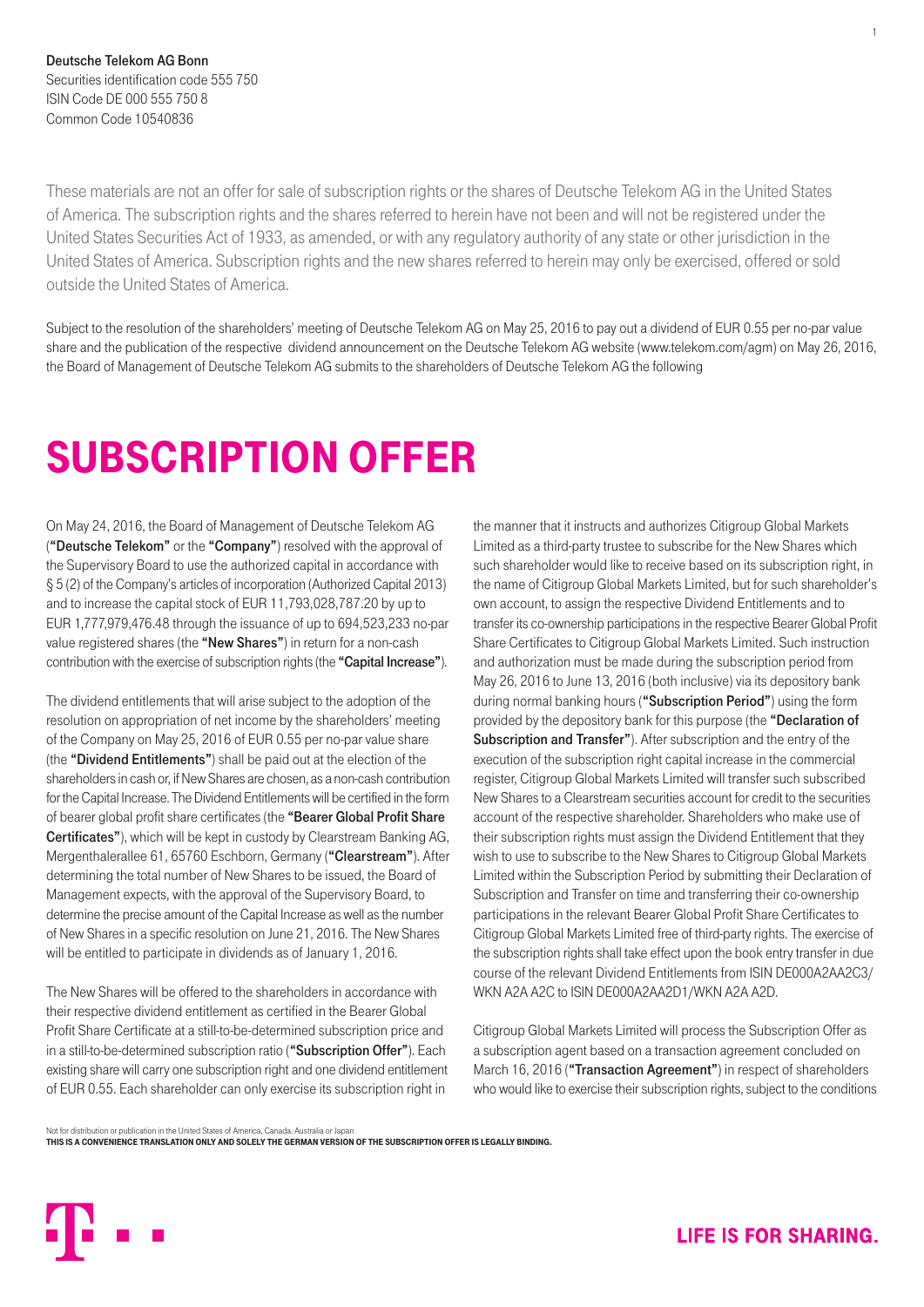specified in the section "Other important information". In particular, Citigroup Global Markets Limited undertook in the Transaction Agreement to contribute to the Company as a non-cash contribution the Dividend Entitlements assigned to it in accordance with the still-to-be-determined subscription price and the still-to-be-determined subscription ratio; to subscribe to the New Shares for the account of those shareholders who wish to exercise their subscription rights and to deliver the New Shares to the relevant shareholders in accordance with the still-to-be-determined subscription ratio at the still-to-be-determined subscription price per New Share. Citigroup Global Markets Limited is expected to subscribe for the New Shares on June 22, 2016. The execution of the Capital Increase is also expected to be entered in the commercial register on June 22, 2016.

The subscription rights relating to the existing shares of the Company will automatically be posted by Clearstream to the depository banks on May 26, 2016 as per the status on May 25, 2016 at 11:59 p.m. CEST, together with the inextricably linked Dividend Entitlements (ISIN DE000A2AA2C3/WKN A2A A2C); an adjustment entry will be made for shares that have been sold by this time but not yet transferred. The Dividend Entitlements posted embody at the same time the corresponding subscription right. The depository banks are responsible for posting the subscription rights and Dividend Entitlements to the securities accounts of the individual shareholders.

Our shareholders have the option to exercise their subscription rights for the New Shares in the period

# from May 26, 2016 to June 13, 2016 (both inclusive)

during normal banking hours via their depository bank via the subscription agent named below, using the Declaration of Subscription and Transfer provided by the depository bank and to assign the Dividend Entitlements that are to be contributed as non-cash contributions to Citigroup Global Markets Limited as well as transferring their co-ownership participations in the relevant Global Profit Share Certificates to Citigroup Global Markets Limited. Subscription rights that are not exercised in time shall expire. If subscription rights are not exercised or not exercised in time, the dividend shall be paid in cash without further action.

# Subscription agent and settlement agent

The subscription agent is Citigroup Global Markets Limited, London. The paying agent is Citigroup Global Markets Limited, acting through Citibank N.A., London.

#### Important note:

The Company asks its shareholders to note that the subscription price per New Share and the subscription ratio will only be published during the Subscription Period, presumably on Friday, June 10, 2016 about 3:00 p.m. CEST. Holders of subscription rights who do not exercise them, or do not exercise them in full, will receive for each retained no-par value share for which the subscription right was not exercised, the cash dividend of EUR 0.55 per share, which is expected to be paid on June 22, 2016 through the depository banks.

## Subscription price

The subscription price is expected to be published in the German Federal Gazette (Bundesanzeiger) and on the Deutsche Telekom website (www.telekom.com/agm) on Friday, June 10, 2016 about 3:00 p.m. CEST, i.e., three days before the end of the Subscription Period.

The subscription price corresponds to the result in Euro of dividing the reference price by EUR 0.55, less 2.0% of this result, then rounded down to one decimal place and multiplied by EUR 0.55 (the "Subscription" **Price"**). The reference price is the volume-weighted average price of Deutsche Telekom AG shares in Euro in the XETRA trading system on the Frankfurt stock exchange on Thursday June 9, 2016 ("Reference Price").

# Subscription ratio

The subscription ratio is also expected to be published together with the Subscription Price, in the German Federal Gazette and on the Deutsche Telekom website (www.telekom.com/agm) on Friday, June 10, 2016 about 3:00 p.m. CEST, i.e., three days before the end of the Subscription Period.

The subscription ratio corresponds to the relationship between the result of dividing the Reference Price by EUR 0.55, less 2.0% of this result and rounded to one decimal place, to one New Share (the "Subscription Ratio").

The number of Dividend Entitlements that must be transferred and contributed to purchase one New Share shall equal the Subscription Price divided by EUR 0.55.

A shareholder's "residual amount" that is not sufficient to cover subscription to one full New Share, is compensated by making a dividend payment in cash, rounded down to the nearest whole cent. This means that shareholders for whom the number of Dividend Entitlements assigned and transferred for the purpose of the non-cash contribution is not sufficient to receive a full New Share, will receive their dividend to that extent in cash, rounded down to the nearest whole cent (the "residual balance").

The amount of the residual balance is calculated by multiplying the number of dividend entitlements or portions thereof that are insufficient to cover the subscription of one (additional) full new share by EUR 0.55; if this calculation leads to an amount in Euro with more than two decimals after the decimal point, the result shall be rounded down to the nearest whole cent. The amount resulting from this rounding will always be lower than EUR 0.01 per share portfolio. Any commercial rounding, which Clearstream and/or the depository banks may apply due to technical reasons, remain unaffected and shall neither be done on account of the Company nor on account of Citigroup Global Markets Limited.

# Subscription rights trading

There are no plans for the Company or Citigroup Global Markets Limited to have the subscription rights traded and neither the Company nor Citigroup Global Markets Limited will organize such trading. Nor is it intended for the subscription rights to be quoted on a stock exchange. Therefore, it is not possible for subscription rights to be purchased or sold on a stock exchange in the regulated market. Nor will the Company or Citigroup Global Markets Limited arrange for any such purchases or sales. However, the subscription rights to which a shareholder is entitled can be freely transferred together with the Dividend Entitlements to which they are inextricably linked.

From the start of the Subscription Period, i.e., from May 26, 2016, the Company's existing shares will be listed "ex rights" and "ex dividend."

# Form and certification of the New Shares

In accordance with the Company's currently applicable articles of incorporation, the New Shares will be issued as no-par value registered shares. The New Shares will be represented by one or more global

THIS IS A CONVENIENCE TRANSLATION ONLY AND SOLELY THE GERMAN VERSION OF THE SUBSCRIPTION OFFER IS LEGALLY BINDING.